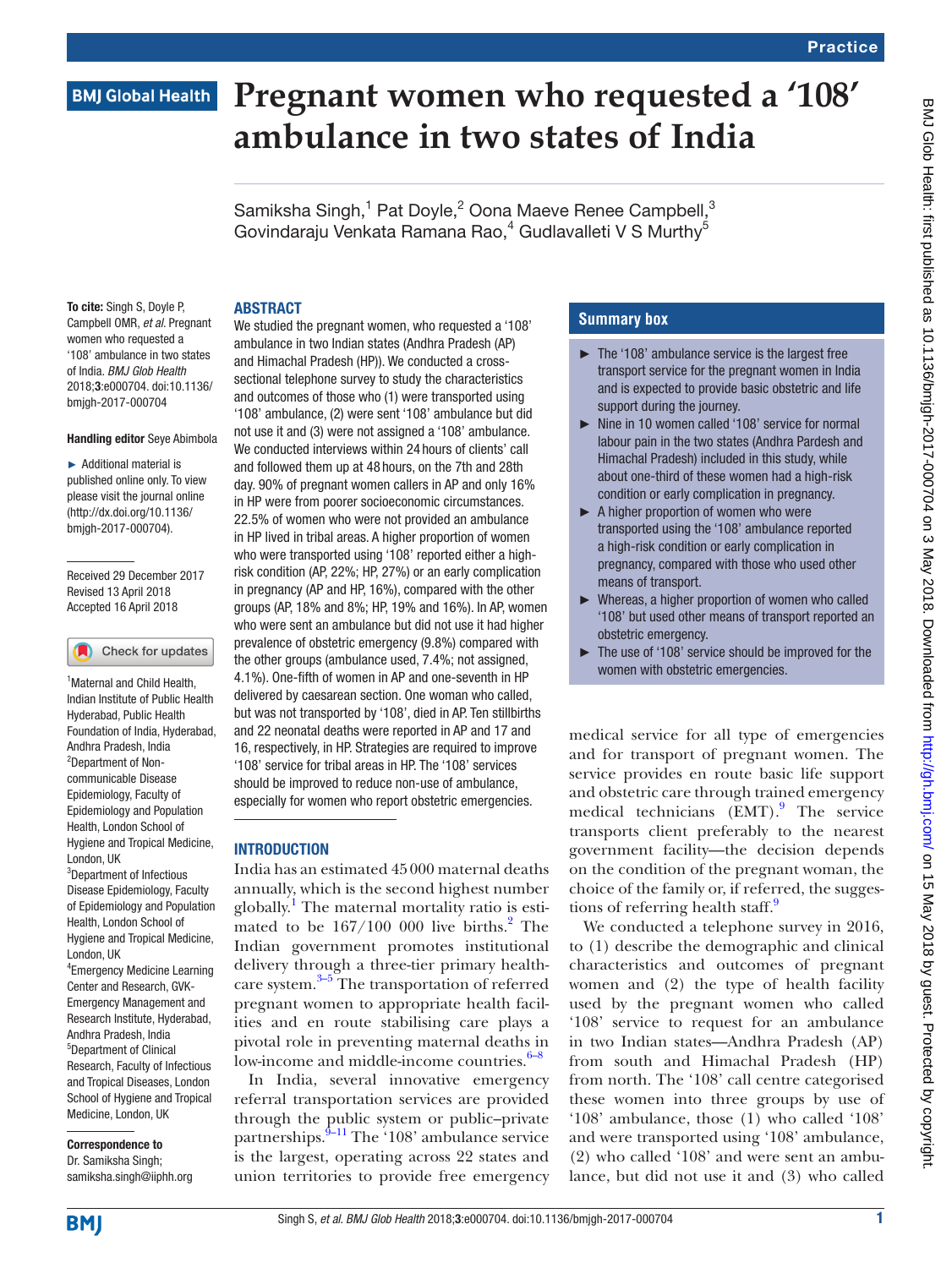

<span id="page-1-0"></span>Figure 1 Sample size estimation and sampling strategy for study groups in each state.

'108' but were not assigned an ambulance (mostly due to non-availability of a free ambulance). Preliminary analysis of 2013–2014 data showed that '108' service received  $294\,695$  pregnancy-related calls in AP and  $25\,016$  in HP. $^{12}$  $^{12}$  $^{12}$ Of these, 90%, 8% and 2% in AP and 98%, 2% and 0.2% in HP fell into the above-stated groups, respectively. Less than 1 in 10 women in group 1 who were transported using '108' ambulance had an obstetric emergency. Groups 2 and 3 were not transported by '108' and may have a different proportion of obstetric complications compared with those transported.

We conducted two cross-sectional studies, one for each state, and computed sample size and conducted sampling as described in [figure](#page-1-0) 1. For 10% prevalence of obstetric complications in women who used '108' ambulance, an absolute precision of 2.5% and 80% power, we estimated a sample size of 600 transported women from each state. Data on the proportion of obstetric complications were not available for those not transported by '108' ambulance. Thus, in AP, we sampled 1 in 10 women each from those who did not use an ambulance and those not assigned an ambulance. In HP, we included all the non-transported women as the numbers were very small. From the '108' call centre database, we obtained the lists from all the three groups for the previous 24hours on a daily basis for around 2months. We conducted systematic random sampling to recruit the required number of women, every day. We scheduled the days of data collection, systematically, in a manner that each day of the week was represented. We maintained a log of all the calls, with the reason for exclusion. Follow-up calls were made at 48hours, 7days and 28days after the initial call to '108'. We conducted interviews with the pregnant women or her husband/relative/friend, who called '108' for an ambulance, in the local languages. As this was a telephone survey, only verbal consent was taken before conducting the interviews. We asked the reason for non-participation from those who did not give consent.

In both the states, more calls than expected had to be made to get the desired number of completed interviews. The online [Supplementary additional file 1](https://dx.doi.org/10.1136/bmjgh-2017-000704) describes the response to calls made and the reasons for exclusion. We finally interviewed, in AP, 582 women who

were transported using '108' ambulances, 215 who were sent an ambulance but did not use it and 74 who were not assigned an ambulance. From HP, we interviewed 615 women who were transported using '108' and 111 women who were not assigned an ambulance. Only nine women in HP did not use an ambulance and these were not included in the analysis. In HP, due to long distances and unavailability of alternate public transport, women waited for the ambulance if assigned.

During interviews, for demographic characteristics, we asked for social caste (general, other backward, scheduled tribe and scheduled caste), economic class (below or above poverty line), area (rural or urban), education and occupation of both women and their husbands. The demographic stratification is same as used in the Census of India. The obstetric states—high-risk conditions, early complications in pregnancy, and obstetric emergencies were self-reported by the user, based on known diagnoses or general awareness or perception. A 'high-risk' pregnancy is defined as a pregnancy with a demographic characteristic, obstetric history, or medical history that suggests an elevated risk of developing a complication[.13 14](#page-6-6) An 'early complication in pregnancy' is defined as a medical complication that developed as a consequence of pregnancy or a medical condition complicated by pregnancy during antenatal period.<sup>[14 15](#page-6-7)</sup> For this study, any complication in pregnancy or childbirth or within 42days after childbirth, reported as present at the time of the call to '108', and for which the call was made, was defined as an 'obstetric emergency'. We also enquired the type of destination hospital during the first call, when most of them were still in the hospital.

Analysis of data was done using Stata V.13.0. Cumulative proportions were computed for pregnancy outcomes and mortality in the period between the call made and follow-up, for each of the study '108' transport groups, separately by state.  $X^2$  test of significance for the difference between proportions was applied to compare key variables in the three study groups.

## Social, demographic and geographic characteristics

The mean age of the women in AP was 23.6 (95% CI 21.3 to 25.9) years and in HP this was 24.9 (95% CI 22.8 to 27.0) (online [Supplementary additional file 2\)](https://dx.doi.org/10.1136/bmjgh-2017-000704). More than 90% of women included in the survey were between 20 and 34years of age and the majority were Hindus and from rural areas. In AP, those who accessed '108' services were mostly from socially disadvantaged castes, while in HP these were mostly from general castes. HP has difficult hilly terrain, with long distances to health centres, thus even affluent people prefer using '108' ambulance service as they are assured stabilising care on the route. In AP, nearly all (90%) women belonged to below-the-poverty-line strata while in HP these made up only 16% of the interviewees. About two-fifths of the pregnant women and their husbands were illiterate in AP compared with only 5% in HP. Findings from analysis of data from '108'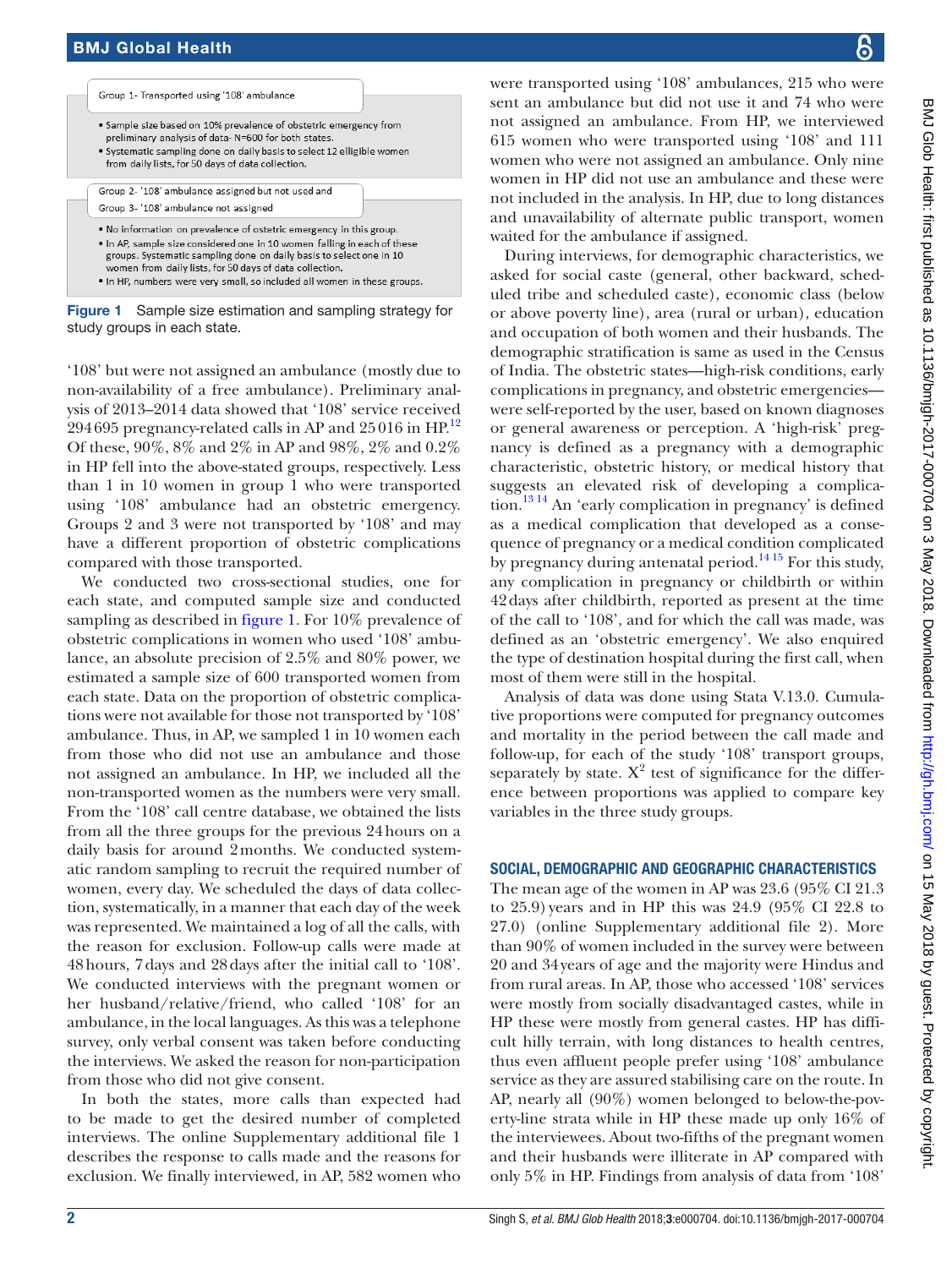<span id="page-2-0"></span>

| Details of the calls made to '108' service for pregnant women<br><b>Table 1</b> |                                                                 |                                         |                                            |                                                                   |                                  |
|---------------------------------------------------------------------------------|-----------------------------------------------------------------|-----------------------------------------|--------------------------------------------|-------------------------------------------------------------------|----------------------------------|
|                                                                                 | <b>Andhra Pradesh</b>                                           |                                         |                                            | <b>Himachal Pradesh</b>                                           |                                  |
| Use of ambulance                                                                | <b>Transported Ambulance</b><br>using<br>ambulance,<br>n=582, % | assigned but<br>not used,<br>$n=215, %$ | Ambulance<br>not<br>assigned,<br>$n=74, %$ | <b>Transported Ambulance</b><br>using<br>ambulance,<br>$n=615, %$ | not<br>assigned,<br>$n = 111, %$ |
| Relationship of the caller with the pregnant women                              |                                                                 |                                         |                                            |                                                                   |                                  |
| Husband                                                                         | 40.0                                                            | 34.4                                    | 36.5                                       | 47.2                                                              | 37.8                             |
| Parents/parents in-law                                                          | 19.5                                                            | 17.7                                    | 19.0                                       | 16.3                                                              | 19.8                             |
| Siblings/siblings in-law                                                        | 21.6                                                            | 26.5                                    | 21.7                                       | 16.5                                                              | 19.8                             |
| Other relative/friend                                                           | 6.7                                                             | 10.7                                    | 8.1                                        | 8.5                                                               | 14.4                             |
| Community health worker/staff at health centre                                  | 14.8                                                            | 10.2                                    | 13.5                                       | 11.2                                                              | 8.1                              |
| <b>Others</b>                                                                   | 0.3                                                             | 0.5                                     | 1.4                                        | 0.5                                                               | 0.0                              |
| Person who suggested to call '108' for ambulance                                |                                                                 |                                         |                                            |                                                                   |                                  |
| Self/relatives                                                                  | 84.3                                                            | 88.4                                    | 76.7                                       | 84.8                                                              | 94.6                             |
| Referred                                                                        | 15.2                                                            | 10.6                                    | 20.6                                       | 15.1                                                              | 5.4                              |
| Referred by community health worker                                             | 10.5                                                            | 6.5                                     | 15.1                                       | 15.1                                                              | 5.4                              |
| Referred by staff at health centre                                              | 4.7                                                             | 4.2                                     | 5.5                                        | 0.0                                                               | 0.0                              |
| <b>Others</b>                                                                   | 0.8                                                             | 0.9                                     | 2.7                                        | 0.2                                                               | 0.0                              |
| Reason for calling '108'                                                        |                                                                 |                                         |                                            |                                                                   |                                  |
| Routine antenatal check-up                                                      | 2.6                                                             | 1.9                                     | 0.0                                        | 0.0                                                               | 0.0                              |
| Antenatal with complication                                                     | 4.2                                                             | 2.3                                     | 0.0                                        | 0.2                                                               | 0.0                              |
| Normal labour pains                                                             | 89.8                                                            | 88.4                                    | 95.9                                       | 90.7                                                              | 94.6                             |
| Labour with complication                                                        | 3.2                                                             | 4.7                                     | 2.7                                        | 9.1                                                               | 5.4                              |
| Postdelivery with complication                                                  | 0.0                                                             | 2.8                                     | 1.4                                        | 0.0                                                               | 0.0                              |
| Routine postdelivery check-up                                                   | 0.3                                                             | 0.0                                     | 0.0                                        | 0.0                                                               | 0.0                              |
| Obstetric emergency at the time of call to '108'                                | $7.4*$                                                          | 9.8                                     | 4.1                                        | $9.3**$                                                           | $5.4***$                         |

Additional 7\*, 30\*\* and 2\*\*\* answered yes when asked a separate question for the presence of any complication at the time of call and which was a reason for call to '108'.

call centre logs of six states, $12$  and other studies about women who use publically financed transportation schemes ('108'/'102'/Janani Express Yojana), $16-20$  also show that, overall, most '108' users belonged to the disadvantaged social castes, below-the-poverty-line strata and rural areas.

There were no large differences in sociodemographic characteristics between the study groups within each of the states. One exception was in HP, where a higher proportion of women who were not assigned an ambulance were from tribal areas (22.5%) compared with those transported using '108'  $(4.2\%)$  (p<0.001). Several tribal areas in HP are not connected with roads or are disconnected during heavy snow and rains; thus, ambulance may not reach them.

## High risk and early complication in pregnancy and obstetric emergency

In this study, we found that the vast majority  $(90\%)$ of women in AP and HP called because of normal labour pains ([table](#page-2-0) 1). Analysis of '108' call centre data for the period 2013–2014 also found that between 2.7% and 9.3% of women transported by '108' had an obstetric emergency, across six states.<sup>12</sup> In our survey, we further enquired about demographic and obstetric high risk and complications at any time in the current pregnancy [\(table](#page-3-0) 2). In AP, a high-risk pregnancy was reported by 22.2% of women who were transported compared with 17.7% of those who did not use an ambulance and 18.9% of those not assigned an ambulance (p=0.350). In HP, 27% of women who were transported compared with 18.9% of women who were not assigned an ambulance had a high-risk condition in pregnancy (p=0.073). In AP, an early complication in pregnancy was reported twice as frequently by the women who were transported (16.2%) compared with other two groups  $(8.4\% \text{ and } 8.1\%)$ (p=0.006). In HP, an early complication in pregnancy was reported by around 15% of women in both the groups.

In AP, an obstetric emergency was reported by 7.4% of women who were transported by a '108' ambulance, 9.8% of the women who did not use the ambulance and 4.1% who were not assigned an ambulance (p=0.252). In contrast, a higher proportion of women in HP who were transported reported an obstetric emergency (9.3%)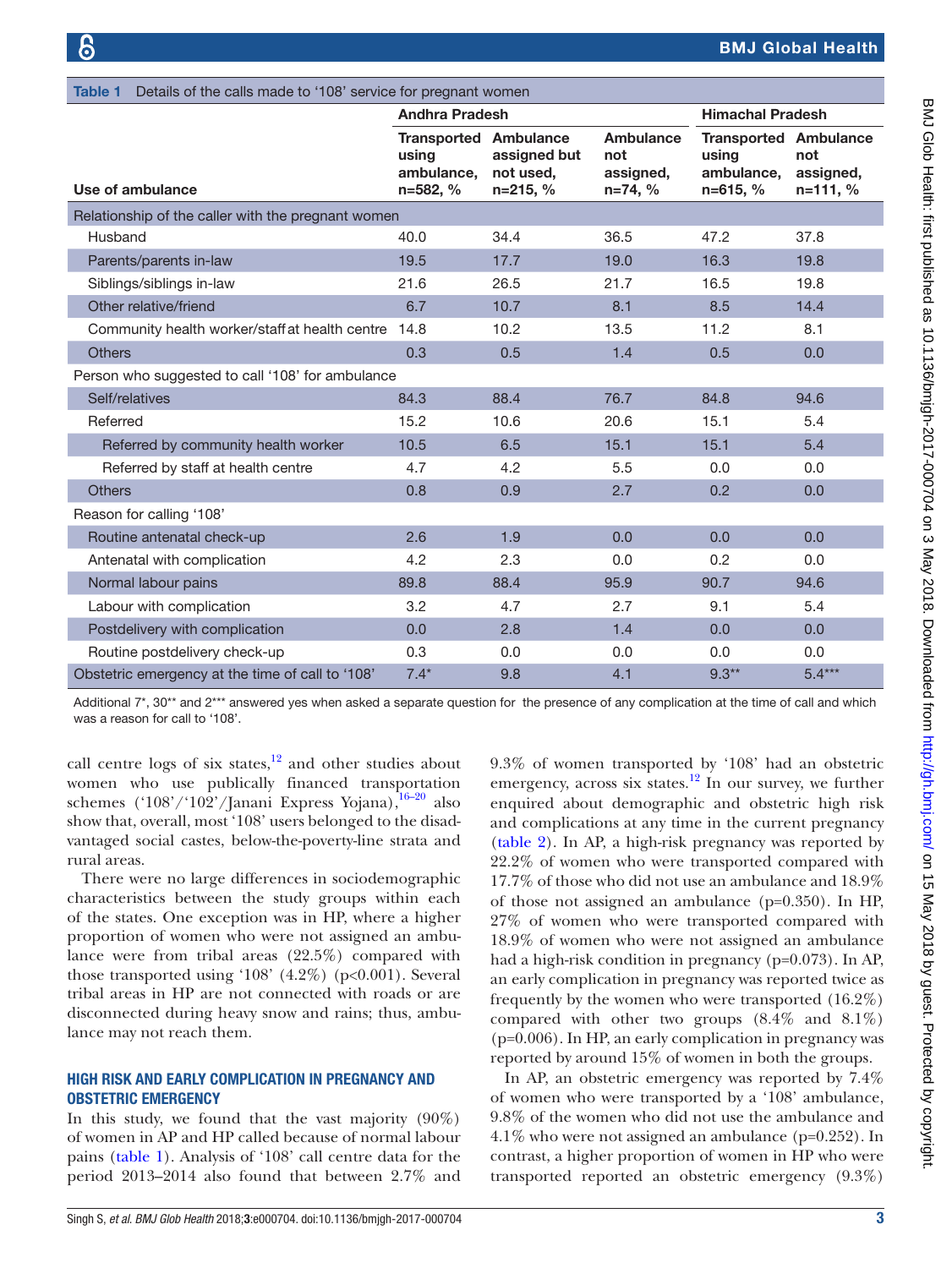<span id="page-3-0"></span>

| <b>Table 2</b> Obstetric details and outcomes among pregnant women who called '108' |                                                                 |                                                   |                            |                                                                     |                                  |
|-------------------------------------------------------------------------------------|-----------------------------------------------------------------|---------------------------------------------------|----------------------------|---------------------------------------------------------------------|----------------------------------|
|                                                                                     | <b>Andhra Pradesh</b>                                           |                                                   |                            | <b>Himachal Pradesh</b>                                             |                                  |
| Use of ambulance                                                                    | <b>Transported Ambulance</b><br>using<br>ambulance.<br>n=582, % | assigned but Ambulance<br>not used,<br>$n=215, %$ | not assigned,<br>$n=74, %$ | <b>Transported Ambulance</b><br>using<br>ambulance,<br>$n = 615, %$ | not<br>assigned,<br>$n = 111, %$ |
| High risk in current pregnancy                                                      | 22.2                                                            | 17.7                                              | 18.9                       | 27.0                                                                | 18.9                             |
| Early complication in current pregnancy                                             | 16.2                                                            | 8.4                                               | 8.1                        | 15.9                                                                | 16.0                             |
| Obstetric emergency at time of call to '108'                                        | 7.4                                                             | 9.8                                               | 4.1                        | 9.3                                                                 | 5.4                              |
| Any high risk/complication/emergency                                                | 36.4                                                            | 30.2                                              | 24.3                       | 41.0                                                                | 35.1                             |
| Not transported to any hospital (delivered at home<br>or stabilised)                | 0.0                                                             | 43.7                                              | 12.2                       | 0.0                                                                 | 0.9                              |
| Type of hospital pregnant woman was taken to (% of transported)                     |                                                                 |                                                   |                            |                                                                     |                                  |
| Government primary health centre                                                    | 26.5                                                            | 29.8                                              | 24.6                       | 3.1                                                                 | 0.9                              |
| Government community health centre                                                  | 15.8                                                            | 10.7                                              | 20.0                       | 10.7                                                                | 3.6                              |
| Government subdistrict/district hospital                                            | 45.5                                                            | 28.1                                              | 40.0                       | 85.2                                                                | 92.7                             |
| Private clinic/hospital                                                             | 12.2                                                            | 31.4                                              | 15.4                       | 1.0                                                                 | 2.7                              |
| Mode of delivery                                                                    |                                                                 |                                                   |                            |                                                                     |                                  |
| Did not deliver within the period of follow-up                                      | 7.0                                                             | 6.0                                               | 2.7                        | 8.3                                                                 | 9.9                              |
| Abortion                                                                            | 0.0                                                             | 0.0                                               | $\overline{0}$             | 0.7                                                                 | $\overline{0}$                   |
| Delivered                                                                           | 92.3                                                            | 93.9                                              | 97.3                       | 88.3                                                                | 90.1                             |
| Lost to follow-up                                                                   | 0.5                                                             | 0.1                                               | 0.0                        | 2.8                                                                 | $\overline{0}$                   |
| Caesarean rate (% of all delivered)                                                 | 23.1                                                            | 13.8                                              | 19.4                       | 13.3                                                                | 14.0                             |
| Death of the pregnant women during transfer or<br>within 28 days of transfer        | 0.0                                                             | 0.8                                               | 0.0                        | 0.0                                                                 | 0.0                              |
| Intrauterine death/child born dead (% of all<br>delivered)                          | 1.7                                                             | 0.5                                               | 0.0                        | 2.8                                                                 | 2.0                              |
| Death of the newborn within 28 days (% of all live<br>births)                       | 2.7                                                             | 3.0                                               | 2.8                        | 2.1                                                                 | 5.1                              |

compared with the other group (5.4%), although this difference was not statistically significant (p=0.183). These observations suggest good birth preparedness, with elective decisions to use '108' ambulances for childbirth, but reliance on more promptly available vehicles in cases of emergency. In another study from AP, the women who perceived an emergency did not wait long for an ambulance and were more likely to use any transport which was more promptly available.<sup>[18](#page-6-9)</sup>

Overall, in both the states, the proportion of women who had a high-risk in pregnancy, early complication in pregnancy or obstetric emergency (combined) at the time of call was higher among women who were transported (36.4% in AP and 41% in HP) who did not use an ambulance (30.2% in AP) and those not assigned an ambulance (24.3% in AP and 35.1% in HP) [\(table](#page-3-0) 2). The evidence for differences in these proportions was strong in AP ( $p=0.050$ ) and weak in HP ( $p=0.248$ ).

The types of high-risk, early complication and obstetric emergency that were reported are described in the online [Supplementary additional file 3](https://dx.doi.org/10.1136/bmjgh-2017-000704). Most common high risks reported were the previous caesarean section, age less than 20 years and short

stature. Women from AP also reported higher proportions of multigravida and history of neonatal death. In the current pregnancies, about one-tenth of women reported severe anaemia and 2% had high blood pressure. The most common emergencies in pregnancy were bleeding, high fever and ectopic pregnancy. Most common obstetric emergencies reported at the time of delivery were preterm labour, moderate to severe anaemia, excessive bleeding and high blood pressure.

Similar to this study, the Indian District Level Household Survey-4 found that about 40% of women from AP and from HP reported a complication of some kind during pregnancy. $21-23$  These women may require stabilising care and, the '108' ambulance can play a critical role in managing prehospital care. In another study, it was found that EMTs in '108' ambulances assisted imminent childbirth, managed the third stage of labour as well as severe pre-eclampsia and eclampsia cases en route. $^{24}$  $^{24}$  $^{24}$  However, none of the EMTs administered oxytocin for PPH nor did they give magnesium sulfate to any of the pre-eclampsia and eclampsia case.[24](#page-6-11)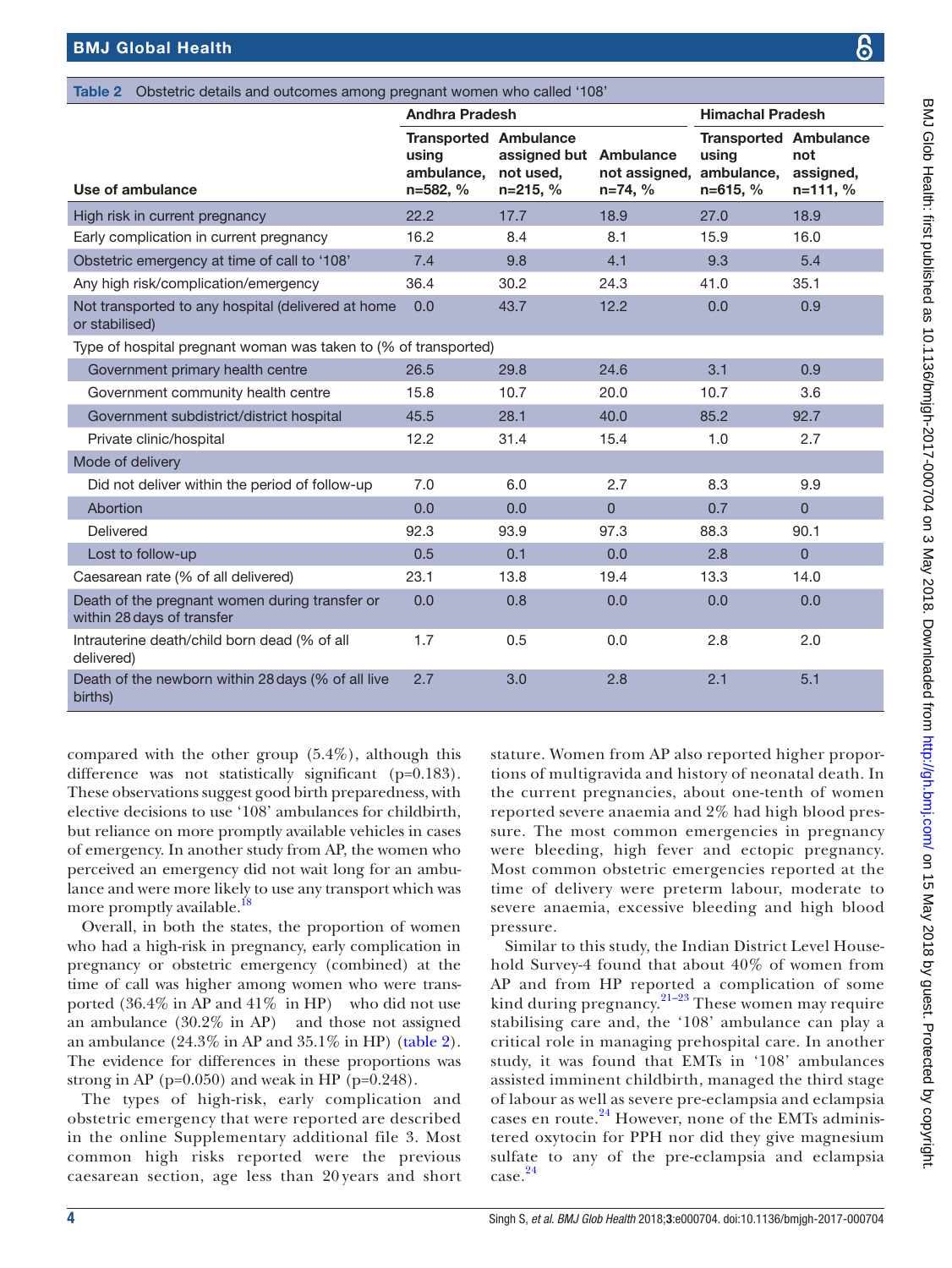## Destination hospital

[Table](#page-3-0) 2 describes the pattern of use of health facilities by those who called '108'. In AP, 44% of women who did not use an ambulance and 12% who were not assigned an ambulance were not transferred to any health facility. Most of these women delivered or stabilised before any transport was used. The remaining were transported by other means—90% hired an auto rickshaw or a taxi in both states and, only six women in AP used another form of an ambulance.

In AP, among the women who were transported using '108', almost half went to government subdistrict/ districthospitals and one-quarter to primary health centres (PHCs) and community health centres (CHCs). Among the women who were transported by means other than '108', use of government facilities was low and a higher proportion went to private hospitals compared with those transported by '108' ambulance  $(p<0.001)$ . A similar phenomenon of bypassing lower levels of care has been documented in other studies.<sup>25</sup> 26</sup> In HP, more than 90% were transferred to government subdistrict/ districthospitals across both the groups (p=0.009). But the use of PHCs and CHCs was less likely in HP compared with AP ([table](#page-3-0) 2). In HP, the vast majority of women went to government subdistrict or district hospitals, most likely reflecting the poor availability of obstetric services at low-level facilities.<sup>[27](#page-6-13)</sup>

In AP, among those transported using '108', more than half of the pregnant women who had a high risk or complication or emergency went to higher level government hospitals, whereas half of the women who did not have any problems went to PHCs and CHCs ([table](#page-5-0) 3). A higher proportion of pregnant women with an emergency (23.3%) used private facilities compared with those with high risk (17.1%) or early complication (12.8%) or none (10.0%) ([table](#page-5-0) 3). The pregnant women trusted care in private sector more than public. Such diversion of obstetric emergencies for care in private sector would add considerably to out of pocket expenditure compared with the care in public hospitals. In HP, the type of destination hospital did not vary with the type of complications and use of '108'—private obstetric care was less available in remote areas.

#### Outcomes of pregnancy

[Table](#page-3-0) 2 and figures in the online [Supplementary addi](https://dx.doi.org/10.1136/bmjgh-2017-000704)[tional file 4](https://dx.doi.org/10.1136/bmjgh-2017-000704) describe the mode of delivery, outcome of pregnancy, place of outcome and follow-up for all the study groups. For the description of results in this section and the next, the group of women in AP who did not use a '108' ambulance despite of being sent one and those who were not assigned an ambulance were combined to form a group not transported by '108', while in HP this was the only group not assigned an ambulance.

Between 5.2% and 7.0% of women in AP and 8.3% and 9.9% in HP did not deliver within 28days following the call to '108' ([table](#page-3-0) 2). No women in AP and only four women

in HP had abortions (type not known). Of the women who delivered in AP, 0.9% transported by '108' and 30.3% not transported by '108' delivered at home (data not shown). In HP, these proportions were 5.7% and 1.0%, respectively. In AP, a high proportion of women delivered by caesarean section—23.1% of those transported by '108' and 15.3% of those not transported by '108' (p=0.015). In HP, caesarean section rates were lower—13.2% among those transported by '108' and 14% of those not transported by '108' (p=0.842). These proportions are higher than those reported in another study on the '108' service  $(8\%)$ .<sup>24</sup> The latter study found that the caesarean rates were more likely if the women were from a rural area, was first taken to a PHC, had history of caesarean section or were nulliparous ( $p<0.05$ ).  $24$ 

Only one pregnant woman, who was not transported by '108', died in AP, and none in HP. Ten stillbirths and 22 neonatal deaths were reported in AP and 17 and 16, respectively, in HP. The proportions of neonatal deaths were similar across the transport groups in AP (between 2.7% and 3.0% of all live births) but in HP, neonatal deaths were more than twice as common in women not transported by '108' (5.1% of all live births) compared with those transported by '108' (2.1% of all live births) ([table](#page-3-0) 2). However, there were no statistical differences in the proportions of stillbirth and neonatal deaths between transported and non-transported women in either of the two states (p>0.05). Stillbirth rates recorded in our study were more than twice likely compared with the population rates found in SRS 2012–2013 surveys (stillbirth rate in AP—0.5% and  $HP-1.2\%$  $HP-1.2\%$  $HP-1.2\%$ ).<sup>2</sup> This might be explained by the high proportion of pregnant users of the '108' service who had a high-risk condition or early complication. These women are more likely to have adverse pregnancy outcomes. The neonatal mortality rate in the offspring of '108' users in our study was similar to findings from SRS 2012–13 (NMR in AP—[2](#page-6-1)6 and HP—25 per 1000 live birth).<sup>2</sup>

The findings of this study are generalisable only to women who called '108'. A larger comparison of group of women who called '108' and did not use it and an additional group of women who did not call '108' at all, will be required to be able to generalise these findings to the general population. A large proportion of phones of callers of pregnant women could not be reached, which could lead to selection bias. The diagnosis was self-reported by the client, and these may not correspond to the true clinical picture and can be over or under-estimated. However, women's own perceptions of high-risk conditions, complications and emergencies in pregnancy, and the ready availability of other means of transport, may contribute to the decision to call for a '108' ambulance and its use.<sup>[16](#page-6-8)</sup> Several large population-based surveys in India use client's view of their health status. $21-23$  The sample sizes could not be estimated for the groups not transported by '108' ambulance, and their sample sizes were also small. Thus, we restricted the statistical comparisons only for key obstetric conditions, destination hospitals and key outcomes.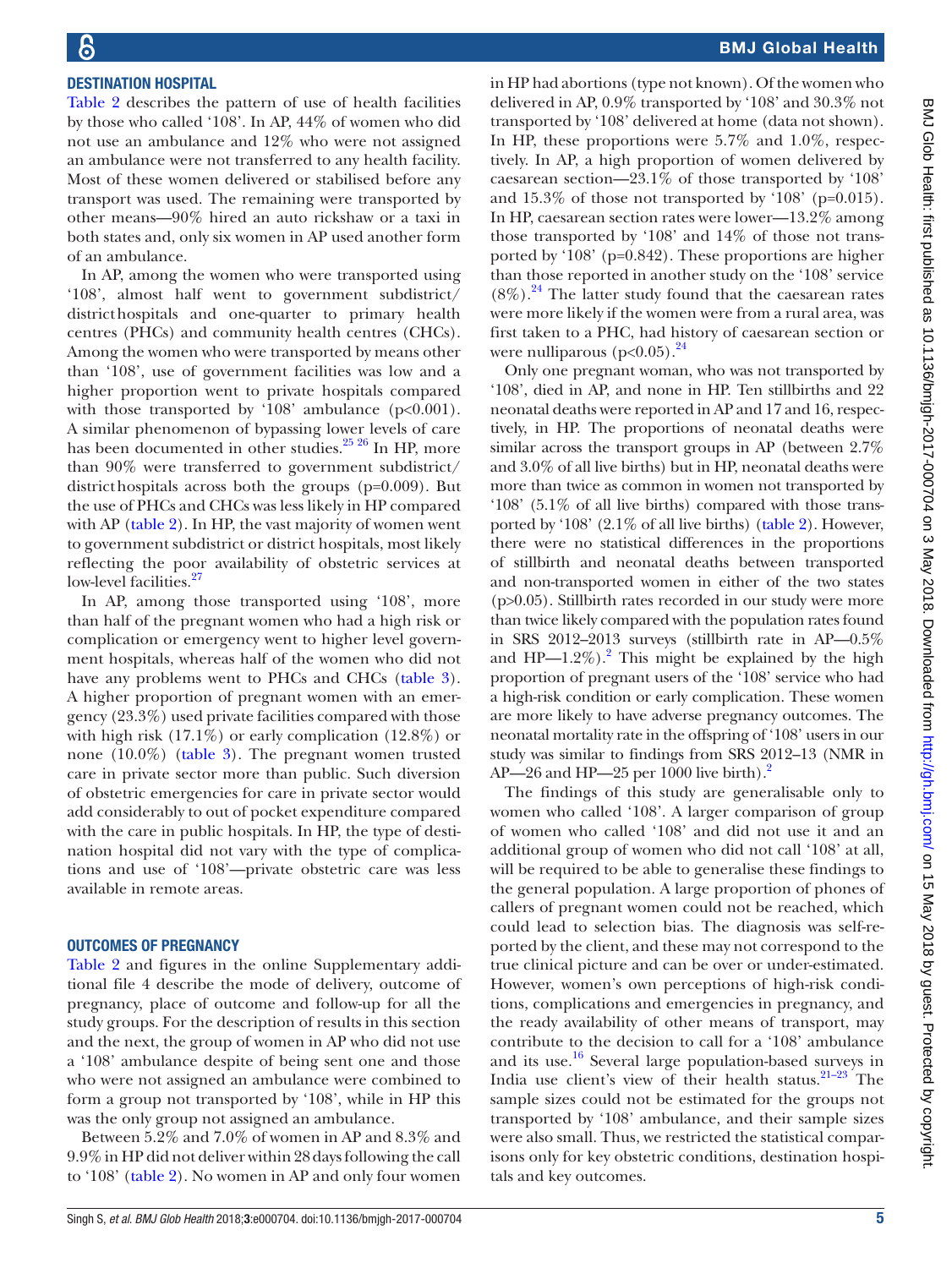# BMJ Global Health

<span id="page-5-0"></span>

| Table 3                                                 |                                      | Type of obstetric complication in pregnant women who called '108' with type of destination hospital in study states<br>Transported using '108' ambulance |                                     |                                              |               |                                      | Not transported by '108' ambulance      |                                           |                                             |               |
|---------------------------------------------------------|--------------------------------------|----------------------------------------------------------------------------------------------------------------------------------------------------------|-------------------------------------|----------------------------------------------|---------------|--------------------------------------|-----------------------------------------|-------------------------------------------|---------------------------------------------|---------------|
|                                                         |                                      |                                                                                                                                                          |                                     |                                              |               |                                      |                                         | Any                                       |                                             |               |
|                                                         | pregnancy<br>in current<br>High risk | Complication<br>pregnancy<br>in current                                                                                                                  | at time of call<br>emergency<br>Any | Any high risk/<br>complication/<br>emergency | None          | pregnancy<br>in current<br>High risk | Complication<br>pregnancy<br>in current | emergency<br>at time of<br>$\overline{a}$ | /complication<br>Any high risk<br>emergency | None          |
| Andhra Pradesh, %                                       | $n=129$                              | $n = 94$                                                                                                                                                 | $n=43$                              | $n = 212$                                    | $n = 370$     | $n = 52$                             | $n = 24$                                | $n = 24$                                  | $n = 83$                                    | $n = 206$     |
| Primary health centre                                   | 15.5                                 | 20.2                                                                                                                                                     | 20.9                                | 19.3                                         | 30.5          | 22.6                                 | 35.0                                    | 25.0                                      | 27.1                                        | 28.3          |
| Community health<br>centre                              | 10.9                                 | 12.8                                                                                                                                                     | <b>P.O</b>                          | 11.8                                         | 18.1          | 6.5                                  | 15.0                                    | 0.0                                       | 6.8                                         | 17.3          |
| subdistrict/district<br>Government<br>hospital          | 56.6                                 | 54.3                                                                                                                                                     | 48.8                                | 52.8                                         | 41.4          | 32.3                                 | 35.0                                    | 45.0                                      | 35.6                                        | 30.7          |
| Private clinic/hospital                                 | 17,1                                 | 12.8                                                                                                                                                     | 23.3                                | 16.0                                         | 10.0          | 38.7                                 | 15.0                                    | 40.0                                      | 30.5                                        | 23.6          |
| Subtotal transported                                    | 100.0                                | 100.0                                                                                                                                                    | 100.0                               | 100.0                                        | 100.0         | 100.0                                | 100.0                                   | 100.0                                     | 100.0                                       | 100.0         |
| Not transported                                         | 0.0                                  | 0.0                                                                                                                                                      | 0.0                                 | 0.0                                          | $\circ$       | 40.4                                 | 16.7                                    | 8.3                                       | 28.9                                        | 38.3          |
| Himachal Pradesh, %                                     | $n = 166$                            | $n = 96$                                                                                                                                                 | $n = 57$                            | $n = 252$                                    | $n = 363$     | $n=21$                               | $n=17$                                  | n=6                                       | $n = 39$                                    | $n=72$        |
| Primary health centre                                   | 3.0                                  | 4.2                                                                                                                                                      | 1.8                                 | 3.2                                          | 3.0           | $\circ$                              | $\circ$                                 | $\circ$                                   | $\circ$                                     |               |
| Community health<br>centre                              | 0.6                                  | 6.3                                                                                                                                                      | 12.3                                | 9.5                                          | 11.6          | 0                                    | 0                                       | 16.7                                      | 2.6                                         | 4.2           |
| Government Sub-<br><b>District/District</b><br>hospital | 86.7                                 | 89.6                                                                                                                                                     | 84.2                                | 86.1                                         | 84.6          | 95.2                                 | 94.1                                    | 83.3                                      | 92.3                                        | 91.7          |
| Private clinic/hospital                                 | $\frac{2}{1}$                        | O.O                                                                                                                                                      | $\frac{8}{1}$                       | $\frac{2}{1}$                                | $\frac{8}{1}$ | $4.\overline{8}$                     | 5.9                                     | 0                                         | 5.1                                         | $\frac{1}{4}$ |
| Not transported                                         | 0.0                                  | 0.0                                                                                                                                                      | 0.0                                 | 0.0                                          | 0.0           | $\circ$                              | 0                                       | $\circ$                                   | $\circ$                                     | 1.4           |
|                                                         |                                      |                                                                                                                                                          |                                     |                                              |               |                                      |                                         |                                           |                                             |               |

၆